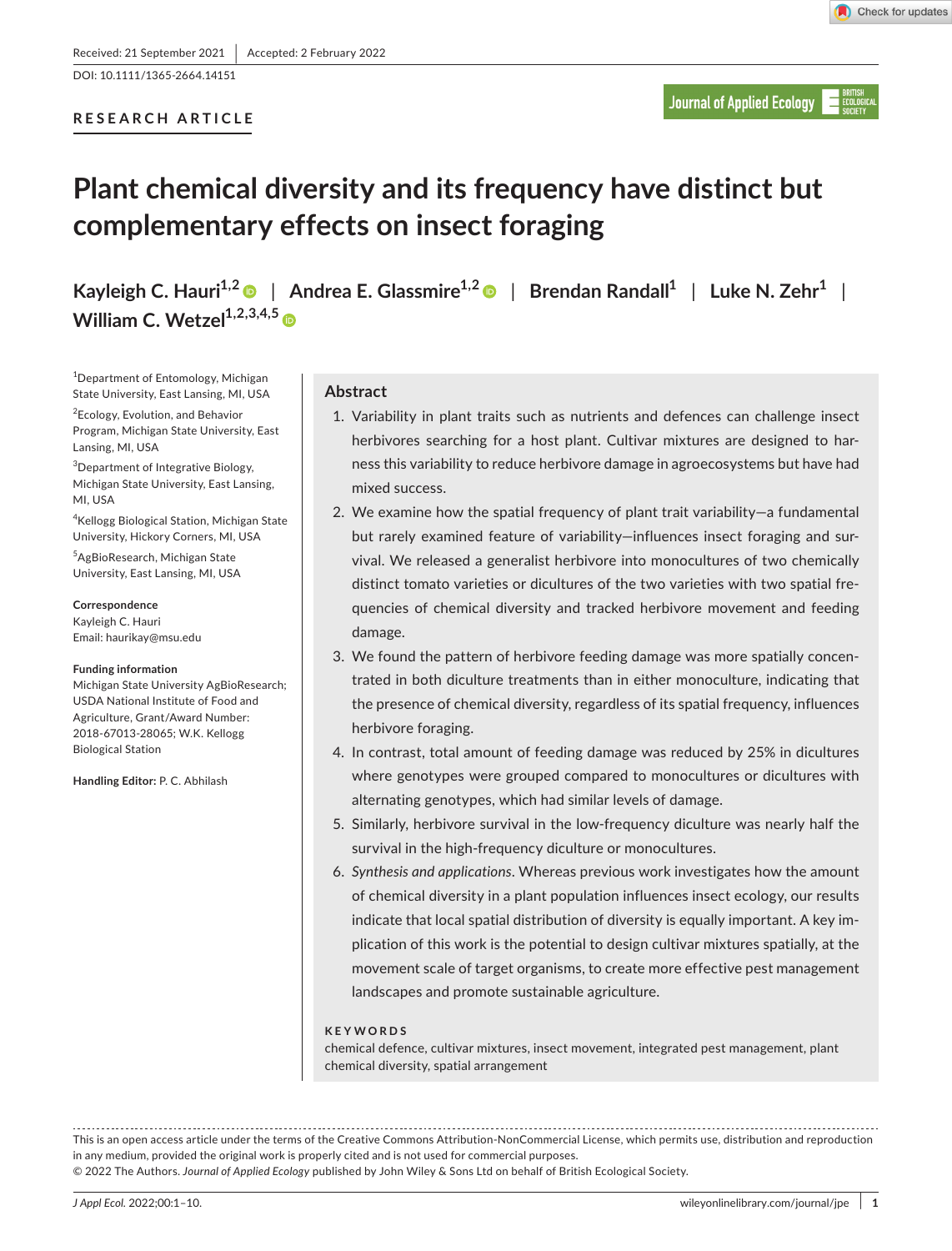# **1**  | **INTRODUCTION**

Intraspecific trait variability accounts for approximately 25% of variation within plant communities (Siefert et al., 2015). Despite its ubiquity, plant trait variability has typically been seen as a challenge for herbivorous insects looking for a single host plant (Denno & McClure, 1983; Herrera, 2009). This perspective has motivated the development and use of cultivar mixtures that aim to suppress insect pests (Perrin & Phillips, 1978; Tooker & Frank, 2012). Even though subsequent research has grown, our understanding of the difficulty that plant variability can pose for insect herbivores (Hauri et al., 2021; Pearse et al., 2018; Wetzel et al., 2016; Wetzel & Thaler, 2016), and has demonstrated that variability can scale up to influence populations and communities (Bustos-Segura et al., 2017; Crutsinger, 2006; Glassmire et al., 2016), cultivar mixtures have had mixed success suppressing pests and enhancing yield in field settings (Reiss & Drinkwater, 2018). One limitation is that studies have focused on the amount of variability but overlooked its spatial pattern. Because many herbivorous insects have limited mobility, especially as larvae, how they experience plant trait diversity depends fundamentally on its pattern of occurrence (Wetzel & Whitehead, 2020). Although the importance of spatial configuration for insect ecology and management has been well established in landscape ecology (Haan et al., 2020; Jonsson et al., 2010; Tscharntke et al., 2012), to our knowledge studies have not examined how the spatial configuration of crop cultivars within a field influences insect herbivores and their feeding.

Although we have a poor understanding of the mechanisms by which cultivar mixtures influence insects in the field, research on temporal resource variability suggests that frequency may play a major role. Recent theory and empirical work with the model organism *Daphnia* indicates that the effects of temporal resource variability depend highly on the frequency of the variability relative to the timing of organismal processes (Koussoroplis et al., 2019). This suggests that the effects of spatial variability on a consumer cannot be understood without considering how the spatial frequency, or the patch or grain size, of the variability relates to the movement patterns of the consumer (Pearse et al., 2018). Studies of forced insect diet switching through time show that variability in plant nutrients (Stockhoff, 1993) and defences (Pearse et al., 2018) have major effects on insect performance and can cascade up to the third trophic level (Paul et al., 2021). Forced diet switching laboratory studies are a powerful way to isolate the physiological effects of variability, but they prevent insects from responding behaviourally. Because behaviour and movement are key ways that plant variability influences insect herbivores (Schultz, 1983) and their interactions with predators (Wetzel & Thaler, 2016), improving our understanding of how cultivar mixtures influence insect ecology and our ability to use cultivar mixtures for pest management necessitates studies that examine plant variability and its frequency in field settings where movement and behaviour are possible.

Whether or not spatial frequency alters the effects of chemical variability on insects would have very different consequences for

our understanding of chemical ecology and how we could use cultivar mixtures for sustainable pest management. If frequency does not influence the effects of plant variability on insects, it could imply that insects quickly adjust to new host plants, or that herbivores integrate over the variability between plant hosts. In that case, herbivores would essentially experience the average plant phenotype across each neighbourhood, and performance differences would depend on whether the average phenotype in a monoculture or mixed plot is more or less toxic to an herbivore. If, in contrast, the spatial frequency of diversity does alter its effects on insects, such that performance varies between plots with identical levels but different spatial arrangements of plant variability, the implications would depend on if higher frequency were beneficial or detrimental to insects. If insects have higher performance when the spatial frequency of plant variability is high, it could imply that the insects use host plant diversity to balance their toxin intake (Glassmire et al., 2020). In contrast, if higher spatial frequency exacerbates the negative effects of plant variability on insect herbivores, it could suggest that insect digestive physiology is challenged by frequent diet changes due to a cost of acclimation (Pearse et al., 2018; Wetzel & Thaler, 2016) or that fine-scale plant variability challenges foraging behaviour (Bernays, 2001).

We determined the effects of the presence and frequency of plant chemical diversity on a generalist herbivore and the predator community using field and laboratory experiments that manipulated the presence and frequency of chemical variability. We did this by placing 30 cabbage looper caterpillars *Trichoplusia ni* in plots of one or two genetic lines of tomato and monitoring their movement and feeding, as well as predator presence, until pupation. One of the tomato lines was a commercial variety, while the other was a backcrossed introgression, identical except for a single chromosomal introgression from wild relative *Solanum pennellii* (Eshed & Zamir, 1995), which causes a 75%–90% reduction in sesquiterpenes (Schilmiller et al., 2010). We isolated the effects of chemical frequency on physiological from behavioural effects using a no-choice diet switching lab experiment. Our specific questions were as follows: (a) How does chemical diversity and its spatial arrangement influence the foraging, movement and survival of herbivores? (b) How do predators interact with different levels and arrangements of diversity? (c) How does switching between plant chemotypes at different rates influence herbivores physiologically? Addressing these questions will help us understand how plant chemical diversity and its frequency may be shaping insect performance and interactions with other species at the local scale.

## **2**  | **MATERIALS AND METHODS**

#### **2.1**  | **Plants and insects**

To investigate the effects of plant chemical diversity and its arrangement on a generalist herbivore, we used two tomato (Solanaceae) genotypes: a commercially produced genotype (*Solanum lycopersicum*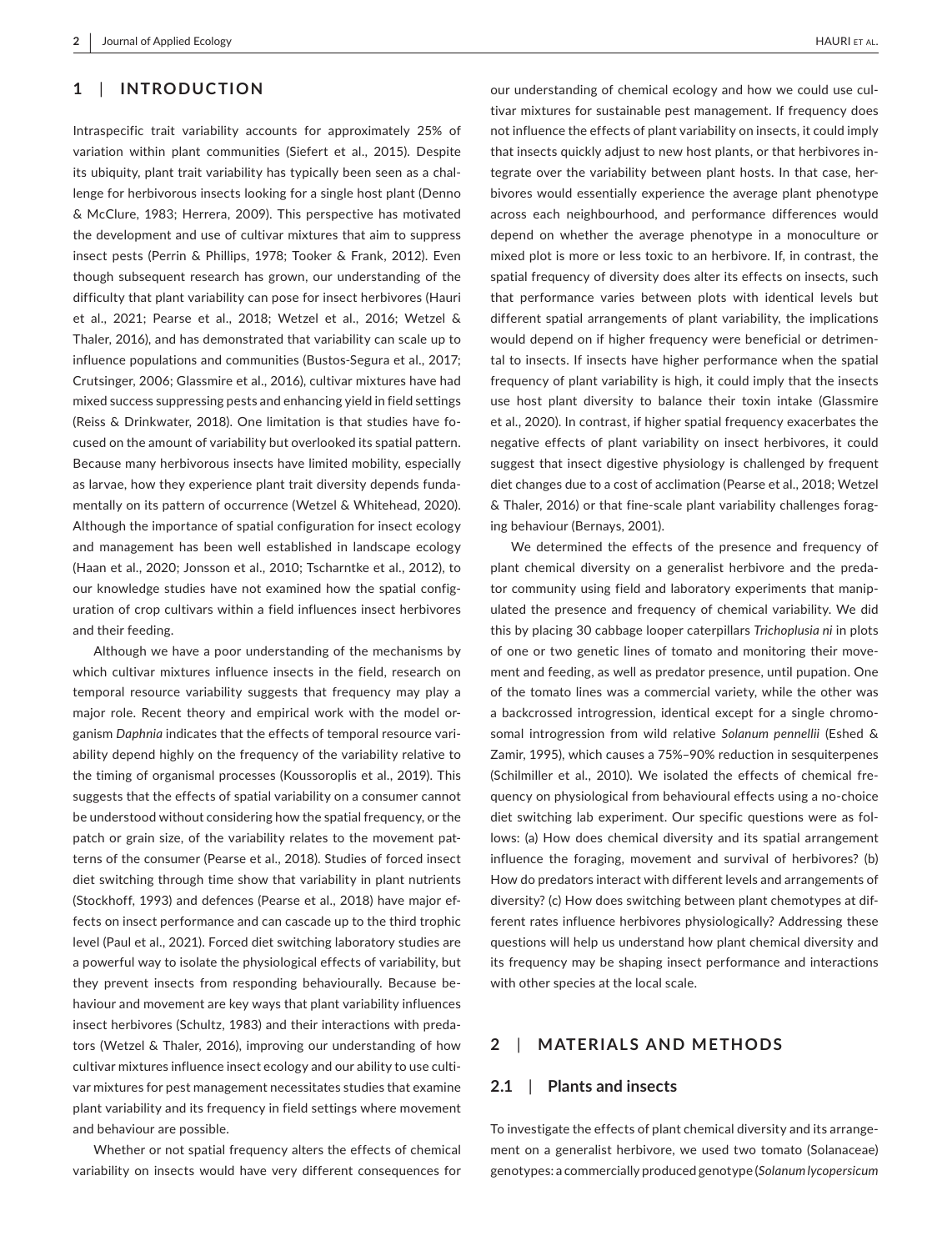cv. M82) and a genotype isogenic to the commercial genotype except that it has an altered terpene profile resulting from a substitution from *S. pennellii* on one chromosome (PIL 10-3, Eshed & Zamir, 1995). The altered terpene genotype has a 75%–90% reduction of sesquiterpenes only, specifically germacrene  $D$ , α-humulene and caryophyllene (Schilmiller et al., 2010). Sesquiterpenes are important volatile cues for insects and influence both herbivore and predator feeding behaviour. There are not significant differences in acyl sugar or monoterpene levels or types (Schilmiller et al., 2010). M82 and PIL 10-3 have similar glandular trichomes, likely related to their similar acyl sugar profiles (Schilmiller et al., 2010). Based on these known chemotypes, we assume that sesquiterpenes are the main trait showing inter-cultivar variation, though it is possible there are undiscovered differences. We grew plants in a greenhouse for 5 weeks before transplanting them into the field. No permits were required for the fieldwork we performed.

Our focal herbivore was a generalist pest, *Trichoplusia ni* (Lepidoptera: Noctuidae; Shorey et al., 1962). No ethical approval was required to work with *T. ni*. Eggs were purchased from an insectary (Benzon Research) and reared in the laboratory until the second instar, at which point they were transferred to plant tissue. For the field experiment, we reared larvae in a growth chamber at 28°C and a 16:8 L:D photoperiod on general noctuid diet (Southland Products Inc.) until deployment in the field. For the laboratory experiment, we reared *T. ni* at room temperature and on general noctuid diet (Southland Products Inc.) until transfer to plant tissue.

# configurations on herbivore feeding and movement. We used an orthogonal design with frequency nested within diversity to allow us to separate the effects of diversity and frequency. There were three treatments all consisting of four plants in a row: monocultures of one genotype (commercial genotype: 18 replicates; altered terpenes genotype: 20 replicates; total monoculture replicates: 38, Figure 1), dicultures with alternating plant genotypes within a row, with approximately half the replicates starting on each genotype ('ABAB' pattern; commercial start, 21 replicates; altered terpenes start, 21 replicates; total: 42 replicates, Figure 1) and dicultures with alternating plant genotypes in sets of two, again with half starting on each genotype ('AABB' pattern; commercial start, 23 replicates; altered terpenes start: 22 replicates; total: 45 replicates, Figure 1). All four dicultures contained the same amount of plant chemical diversity, but in different spatial arrangements, allowing us to independently measure the effects of chemotypic diversity from its spatial arrangement. We performed two rounds of the field experiment, one planted and harvested in July and one planted and harvested in August of 2019. Within each round, the planting of plots was separated into three temporal blocks so that each block was planted 1–2 days apart and then monitored at the same length of time after its planting date.

In each plot, 5-week-old tomatoes were planted into 1 m long uncaged plots covered with black plastic and with dripline irrigation. Plants within plots were spaced 20 cm apart and plots were separated by a 1 m black plastic section in a field 18 m  $\times$  125 m; plots were lined up in five long rows. One week after transplanting plants into the field, 30 second instar *T. ni* were placed onto the first plant using a paintbrush. We alternated direction of the plot (East–West or West–East) every plot. After placement, caterpillars were free to move among plants.

## **2.2**  | **Field experiment**

We conducted a field experiment at Michigan State University's Kellogg Biological Station, Hickory Corners, MI, to compare the two plant genotypes and to investigate their different spatial

We visually searched the entire foliage of all plants and recorded the number and locations of *T. ni*, as well as all other

(a) Field  $(b)$  Lab Day # **Plant Position**  $\boldsymbol{0}$  $\overline{2}$  $\mathbf{1}$  $\overline{2}$ 3  $\boldsymbol{\varDelta}$ 6  $+1$  T.ni  $+30$  T.ni Monoculture x 2 genotypes x 2 genotypes Low Frequency Diculture x 2 starting positions x 2 starting positions **High Frequency** Diculture x 2 starting positions x 2 starting positions

**FIGURE 1** Experimental setup. In the field (a), 30 caterpillars were placed in a row of four tomatoes and censused three times over the course of 1 week. For dicultures, approximately half of each treatment began with the commercial genotype followed by altered terpenes, and half had the opposite arrangement. In the laboratory experiment (b), individual caterpillars were placed in petri dishes and moved to a new food source every 2 days for 8 days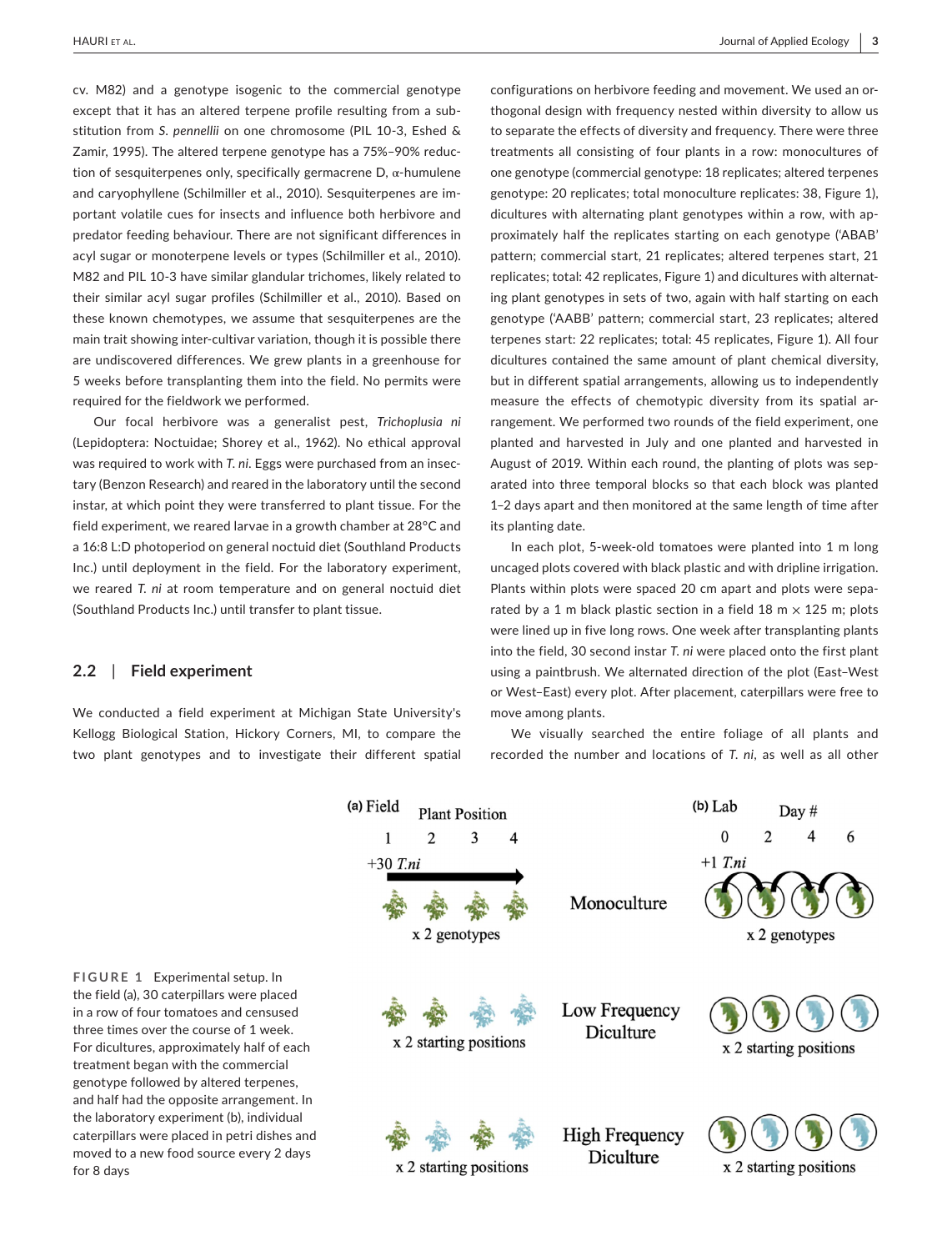arthropods within each plot, 1 week after caterpillar release. For the second (August 2019) round of the experiment, we added two additional searches of plants at 24 and 48 h after caterpillar release. While we performed three censuses during the first round, censuses were not performed on a strict 24, 48 h, and 1-week schedule as they were in the second round. Therefore, we used predator data from those censuses but not caterpillar location data, since we were interested in total number of predator visits to plots but caterpillar movement at specific timepoints. Caterpillar departure behaviour for these timepoints is found in Appendix S1. We also performed one night sampling for each block by visually censusing between 21:00 h and 24:00 h and recording the identity at least to order, number and location of all arthropods in a subset of plots. One week after release, some caterpillars had begun to pupate; therefore, we destructively sampled plants and visually estimated leaf area removed by herbivory using a 0.5  $\textsf{cm}^2$  grid. Total number and plant location of recaptured caterpillars was recorded for each plot.

### **2.3**  | **Laboratory experiment**

We conducted a no-choice laboratory experiment to investigate the effects of plant chemical diversity variation on caterpillar performance. As in the field experiment, these treatments were designed to test effects of chemical variation on herbivores, removing caterpillar choice and predation effects. Caterpillars were fed tomato leaves in one of three arrangements: (a) monoculture, where they were fed on either the commercial or altered terpenes genotype for 8 days; (b) 'slow' diculture where they were fed on one genotype for 4 days and then the second genotype for 4 days; or 'fast' diculture, where they switched genotypes every 2 days for a total of 4 days per genotype (Figure 1). As with the field experiment, within dicultures half of the replicates started on the commercial genotype and half started on the altered terpenes genotype (20 replicates of each starting position, for a total of 40 monoculture replicates, 40 'slow' replicates, and 40 'fast' replicates). Tissue was harvested from tomato plants grown and maintained in the greenhouse. Plants were approximately 8 weeks old at the time of the experiment, and leaflets were collected from a plant on a single day to minimize induction of plant defences.

We placed individual second instar *T. ni* in 10 cm petri dishes with single tomato leaflets and allowed them to feed ad libitum after measuring their initial mass. Leaflets were kept fresh by placing them in Eppendorf tubes filled with an 0.4% agarose: water solution (UltraPure Agarose, Invitrogen; and BD Bacto™Agar, Fisher Scientific). Every 2 days, tomato leaflets were removed and replaced with fresh plant tissue. We selected leaflets >7 cm in length that were not on the lowest or highest two leaves of the plant to standardize plant tissue age. Additionally, we used only healthy leaflets (avoided yellowing, thrips damage, etc). We applied predatory mites in the soil (NemAttack™, Arbico Organics; and Thripex, Koppert Biological Systems) to prevent thrips and parasitoid wasps (Enermix,

Koppert Biological Systems) to control whiteflies. We did not observe thrips on any plants, but did experience whiteflies on the tomatoes in round 2; we achieved good control of the whiteflies with the parasitoid wasps.

We quantified leaf area removed by herbivory using the image analysis software LeafByte (Getman-Pickering et al., 2020) each time caterpillars were moved to a new leaflet: days 2, 4, 6 and 8. To quantify caterpillar performance, we took two approaches. First, we massed each caterpillar's frass (wet weight) on days 6 and 8. We used this to calculate the efficiency of conversion of ingested food (ECI), which measures how much of the food a caterpillar consumes is converted into increased mass (Waldbauer, 1968). We did not weigh frass on days 2 and 4 because its mass was too small to be registered by our scale with accuracy. Second, after 8 days, caterpillar final mass was recorded. We then calculated change in mass for each caterpillar. We performed two rounds of the experiment, one in January and one in February of 2020, each with 10 replicates per treatment for a total of 20 replicates per treatment.

## **2.4**  | **Statistical analyses**

#### 2.4.1 | Field experiment

All statistical analyses were conducted in R (Bates et al., 2015; R Core Team, 2017). We used Generalized Linear Mixed Models (GLMMs) to assess relationships between treatments and plant damage, herbivore movement and herbivore performance. Models were implemented using the package lme4 (Bates et al., 2015) or glmmTMB (Brooks et al., 2017). We used likelihood ratio tests to compare models and test hypotheses (Bolker et al., 2009). We discuss *p* values 0.1 > *p* > 0.05 as marginally significant and  $p < 0.05$  as statistically significant.

To explore how our treatments affected damage to plants, we asked how leaf area removed by herbivory varied by plant position (from the initial plant) and whether this relationship differed among chemical diversity treatments (monoculture vs. diculture; ignoring spatial arrangement) or spatial arrangement of chemical diversity (high-frequency or low-frequency diculture). We tested for an effect of the presence of diversity on herbivore feeding by comparing models with and without a factor representing monoculture or diculture, with an interaction between that factor and plant position. This allowed us to see whether presence of diversity changed the spatial distribution of within-plot herbivory across the plot. We tested for an effect of the spatial arrangement of diversity by comparing similar models with and without a factor representing treatment on a dataset including diculture plots only. This allowed us to separate out the effects of spatial arrangement independent of chemical diversity by only comparing plots with the same level of chemical diversity.

We used total leaf area removed by herbivory to determine the effects of chemical diversity on total plant damage per plot. We compared models with the same factors as in within-plot distribution of herbivory, but used total damage in each plot rather than damage per plant as our response variable. We compared null models to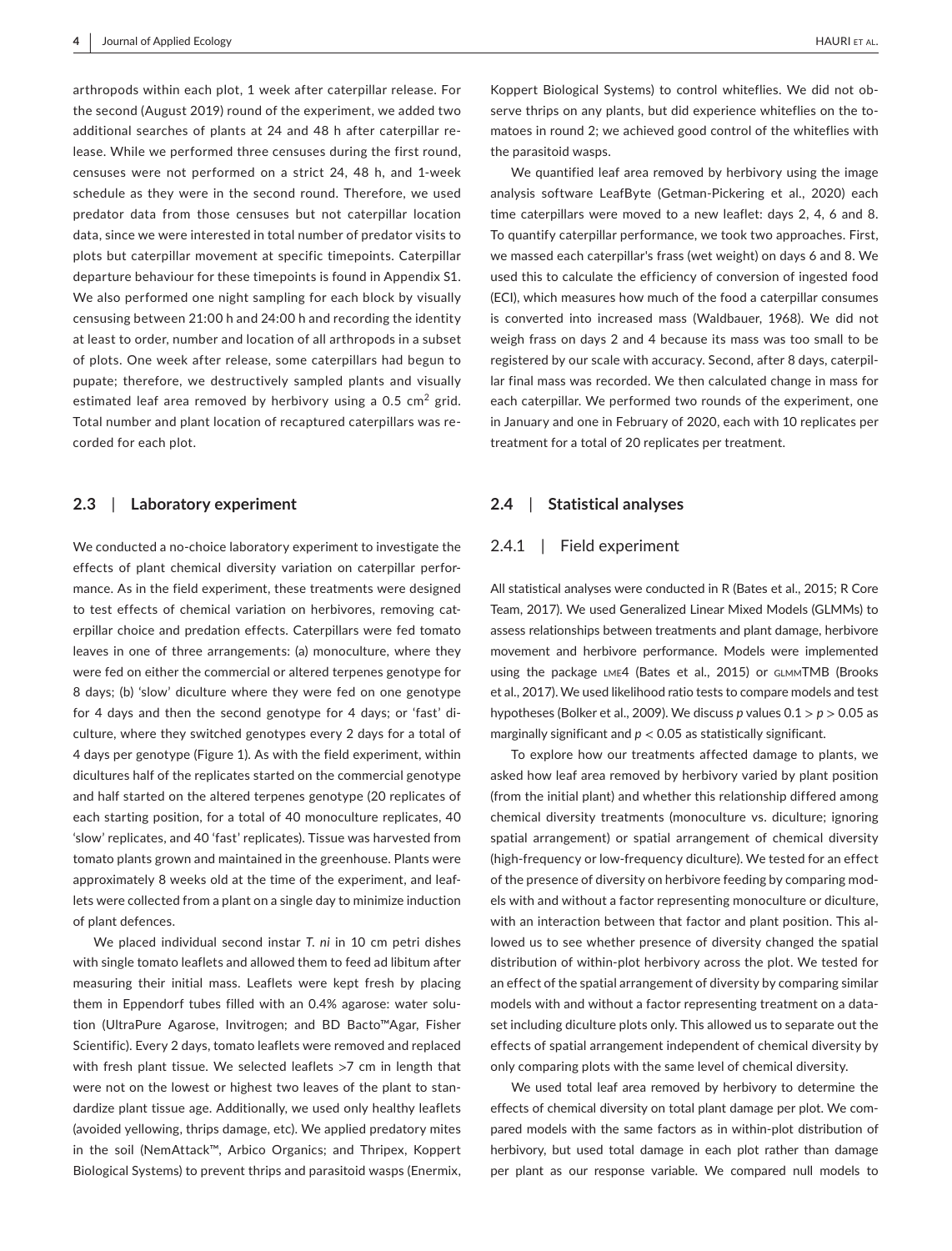models including either a monoculture and diculture factor or a set of diculture-only plots, again allowing us to compare the effects of chemical diversity and spatial arrangement independent of each other. Similar models for both within-plot distribution and amount of herbivory were performed using exact chemical diversity experience rather than arrangement type as a factor and can be found in the supplement. More analyses of how plant chemistry influenced herbivore departure behaviour are found in Appendix S1.

To explore how these treatments affected larval survival, we determined whether the number of caterpillars recaptured during harvest differed by plant treatment (monoculture, high-frequency diculture or low-frequency diculture). We used models with the number of *T. ni* found versus the number of *T. ni* not recovered and plant number as interactive fixed effects and compared those models to similar models that were additive rather than interactive.

We addressed our final question about how chemical diversity and its arrangement influenced the predator community by asking how predator abundance at the whole-plot level differed by time of day (day or night) or plant treatment (monoculture, lowfrequency diculture or high-frequency diculture). We compared models with and without arrangement type as a factor determining predator abundance. We modelled the relationship between daytime and nighttime predator counts separately due to the different level of census data collection. We also asked whether time of day influenced predator abundance by comparing models with and without time of day as a fixed effect. In all models, we used round as a random effect. We also performed a quantile regression using tau values of 0.2. 0.5, and 0.8 to ask how total *T. ni* recaptured at harvest predicted cumulative predator presence (see Appendix S1).

For models investigating within-plot distribution of herbivory, we accounted for non-independence of caterpillars in the same plot and round by using these factors as nested random effects, since temperature (round) and feeding of other caterpillars (plot) might affect feeding levels of individual caterpillars. For survival models and models of caterpillar movement, we used plot as a random effect, since we used only data from our second round. For models of predator presence, we used round as a random effect. For all models predicting herbivore damage, we log-transformed total leaf area removed by herbivory at the per-plot scale because by plot there were no zero values, and square-root transformed herbivory at the per-plant scale because there were some plants without any damage (zeroes present). We performed these transformations to achieve normally distributed residuals.

## 2.4.2 | Laboratory experiment

To address our final question about effects of chemical diversity on caterpillar performance, we used linear mixed models in the lme4 package (Bates et al., 2015; R Core Team, 2017). We analysed survival using a binomial generalized linear mixed model comparing the number of caterpillars that survived with the number of caterpillars

that died with diet switching type (monoculture, fast, slow) as a fixed effect and round as a random effect. Mass change and leaf area removed were analysed similarly, but with a linear mixed model rather than a generalized linear mixed model. Lastly, efficiency of conversion of ingested food (ECI) was square root transformed to achieve normality of residuals and then analysed with a linear mixed model with diet switching type as a fixed effect and round as a random effect.

## **3**  | **RESULTS**

#### **3.1**  | **Field experiment**

# 3.1.1 | How does chemical diversity and its arrangement influence the foraging of herbivores?

To determine the effect of chemical diversity alone on leaf area removed by caterpillars, we first grouped plots by 'monoculture' or 'diculture', ignoring the frequency of chemical diversity (Figure 1). The presence of chemical diversity ('diculture' plots) resulted in a clumped within-plot distribution of herbivory from the plant where caterpillars were initially released, with a significant plant location  $\times$  chemical diversity interaction ( $\chi^2 = 8.72$ ,  $df = 1$ ,  $p < 0.05$ ). Herbivory was concentrated on early plants in chemical diversity plots compared to monocultures, indicated by 66% more negative model slopes of decreasing herbivory from starting plant to final plant within plots with chemical diversity compared to slopes in monoculture plots (95% CI: 22%–109%). Consistent with past work showing a slight beneficial effect of cultivar mixtures, we found marginally significant decreased herbivory in chemically diverse plots: dicultures had a 30% reduction in total area removed by herbivory per plot  $\left(\chi^2 = 3.71, df = 1\right)$  $p = 0.054$ ). To determine how the spatial arrangement of chemical diversity influenced herbivory, we compared within-plot distribution of herbivory and total area removed by herbivory in high- and lowfrequency diculture plots. We found a significant 26% reduction in total area removed by herbivory per plot in low-frequency dicultures compared to high-frequency dicultures (Figure 2b;  $\chi^2 = 4.94$ ,  $df = 1$ ,  $p = 0.03$ ), indicating that the variability present in the cultivar mixture had a greater suppressive effect on herbivore feeding when it was present at low frequency. The spatial arrangement of chemical diversity, however, did not significantly influence the within-plot distribution of herbivory (Figure 2a;  $\chi^2$  = 0.01,  $df = 1$ ,  $p = 0.92$ ), suggesting that the presence of chemical diversity influences how much herbivores move while feeding, whereas the arrangement of diversity influences the total amount of feeding.

# 3.1.2 | How do chemical diversity and spatial arrangement affect herbivore movement and survival?

We determined the impact of plant chemical diversity and spatial arrangement on caterpillar survival 1 week after release in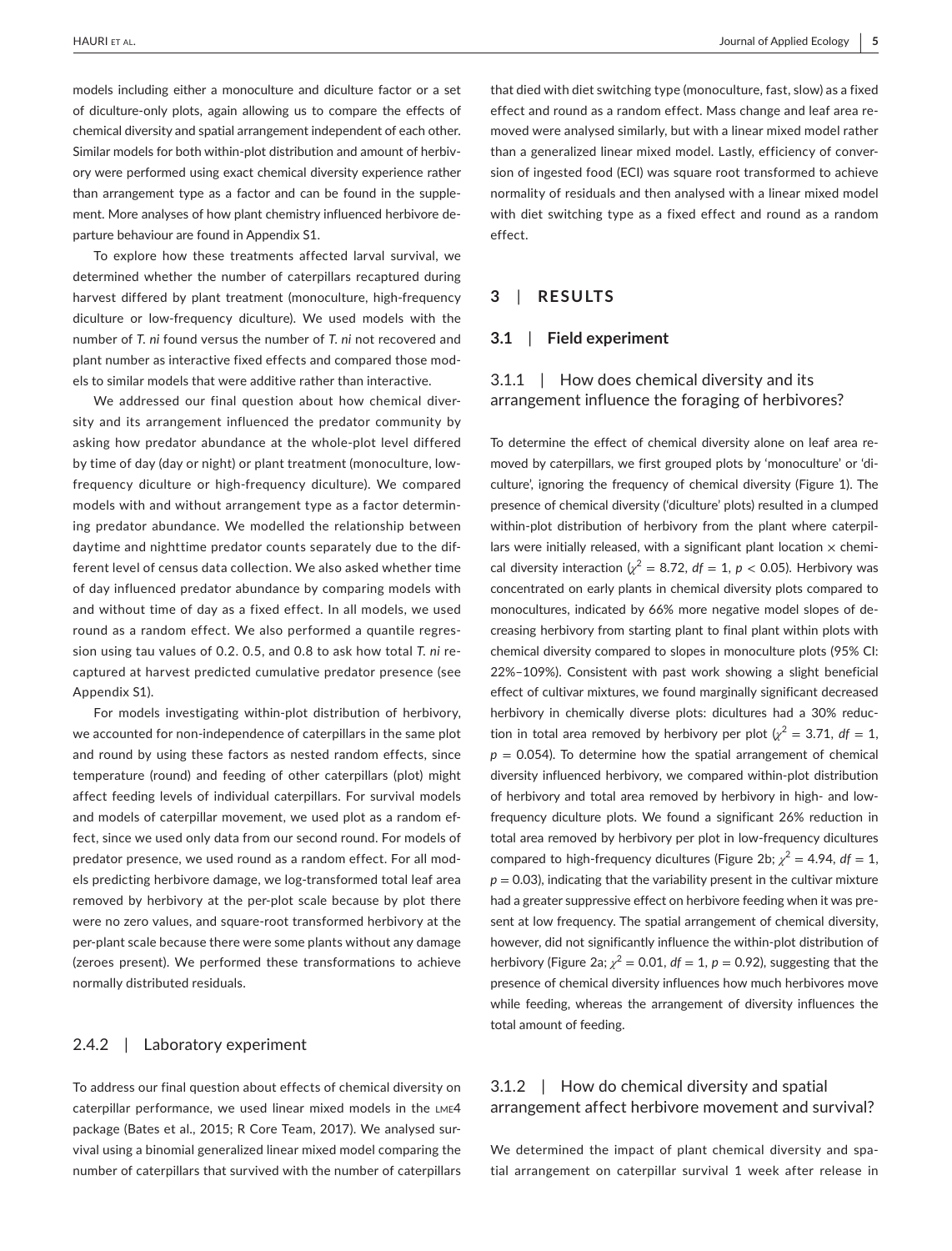

**FIGURE 2** Effects of chemical diversity on herbivore foraging and survival in the field experiment. (a) Mean  $\pm$  SEM tomato leaf area (cm<sup>2</sup>) removed by caterpillars after 7 days by monoculture and diculture frequency treatment. Lines and shaded areas are predictions added using geom\_smooth (method = lm). (b) Mean  $\pm$  *SEM* of tomato leaf area (cm<sup>2</sup>) removed by caterpillars from plants arranged in plots that differed in spatial arrangement and level of chemical diversity. (c) Mean  $\pm$  SEM caterpillars on each plant 1 week post-release by monoculture and diculture frequency treatment. Caterpillars were released on plant 1 and allowed to disperse to subsequent plants. Lines and shaded areas are predictions added using geom\_smooth (method = gam). (d) Mean  $\pm$  *SEM* caterpillar survival by monoculture and diculture frequency treatment

the second round of the field experiment, when we took the most complete census data. While treatment was a marginally significant predictor of survival (Figure 2d;  $\chi^2 = 5.81$ ,  $df = 2$ ,  $p = 0.054$ ), with similar survival in monocultures (19.8%) and high-frequency dicultures (23.1%), low-frequency dicultures had 45.1% lower survival (12.7%) than the high-frequency dicultures (lsmeans, *z*ratio =  $2.39$ ,  $p = 0.05$ ). Surviving caterpillars in monocultures were equally distributed among plants, whereas in dicultures there was a marginally significant arrangement  $\times$  plant number interaction (Figure 2c;  $\chi^2$  = 5.76,  $df$  = 2,  $p$  = 0.056).

# 3.1.3 | How do predators interact with different levels and arrangements of diversity?

Daytime predator presence was lowest in monocultures (0.41 cumulative predators observed per plot, 95% CI: 0.24–0.69), with intermediate levels in high-frequency dicultures (0.52 cumulative predators observed per plot, CI: 0.32–0.86), and highest levels in low-frequency dicultures (0.88 cumulative predators observed per plot, CI: 0.59–1.32). Although these differences were marginally significant (Figure 3;  $\chi^2 = 5.73$ ,  $df = 2$ ,  $p = 0.057$ ), they represent a 69% increase in predator abundance in low-frequency diculture plots compared to high-frequency diculture plots, even though they have identical levels of chemical diversity, and a 116% increase over monocultures. We observed 2.67 times as many predators at night compared to daytime censuses ( $\chi^2$  = 17.66, df = 1, *p* < 0.05; Appendix S1, Table S1), and there was no difference in predator presence by plant arrangement type at night  $\chi^2 = 1.78$ ,  $df = 2$ ,  $p = 0.41$ ). Additional analyses in Appendix S1 suggest that predators may be more attracted to low-frequency dicultures at high levels of herbivory.

#### **3.2**  | **Laboratory experiment**

# 3.2.1 | How does chemical diversity and its frequency influence herbivores physiologically?

Diet switching frequency did not affect caterpillar survival  $\chi^2 = 0$ ,  $df = 2, p = 1$ ) or growth ( $\chi^2 = 0.78$ ,  $df = 2, p = 0.68$ ). Cumulative leaf area removed by herbivory ( $\chi^2$  = 2.95,  $df$  = 2,  $p$  = 0.23) and efficiency of conversion of ingested food (ECI;  $\chi^2 = 1.35$ ,  $df = 2$ ,  $p = 0.51$ ) also did not differ by frequency treatment. This suggests that field results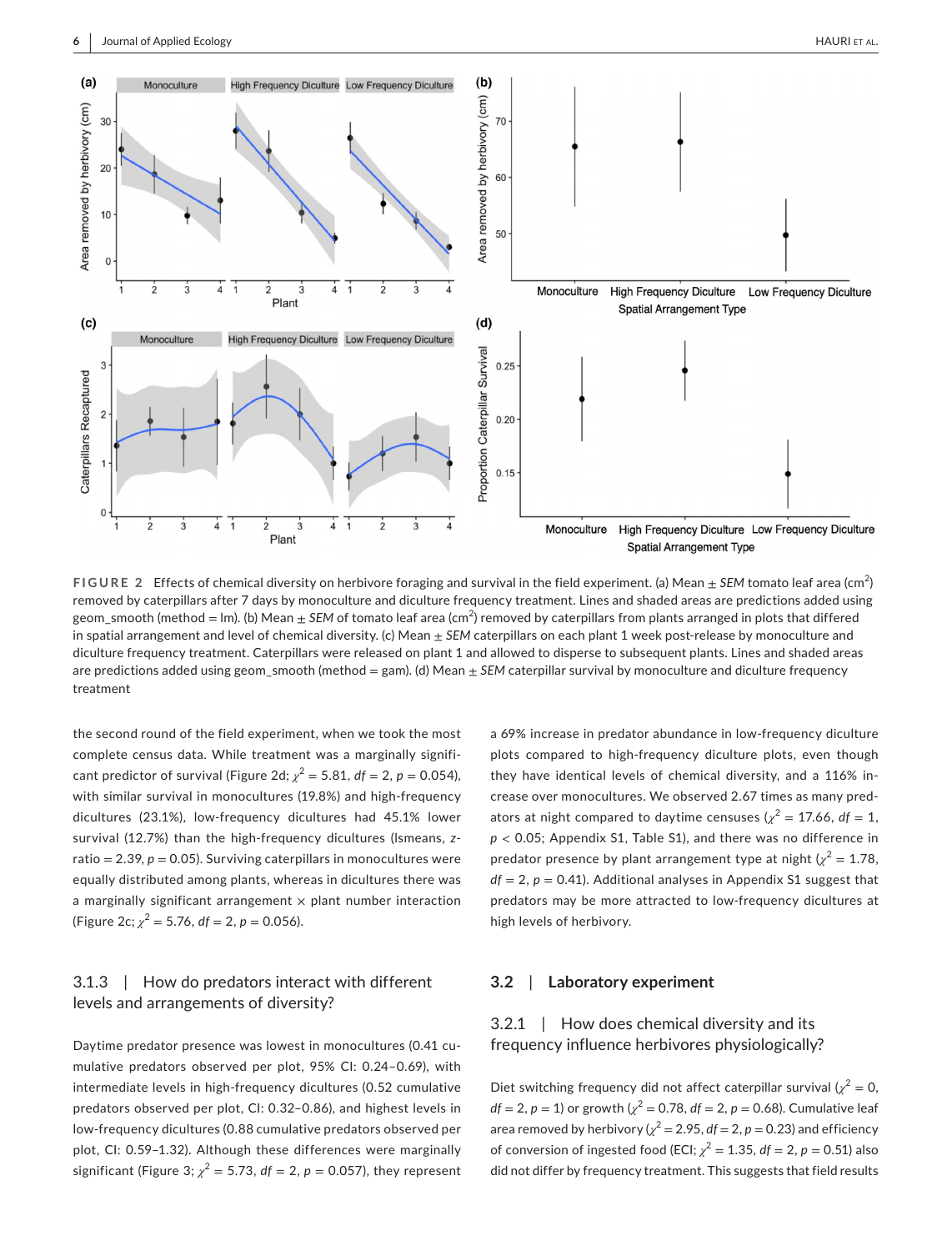**FIGURE 3** Cumulative mean ± *SEM* number of predators observed in plots with different levels of chemical diversity and spatial arrangement across three daytime censuses per round



may have been mediated through caterpillar behaviour, predation or both, rather than a physiological effect. Additional analyses of caterpillar performance and herbivory by monoculture and starting plant are found in Appendix S1.

# **4**  | **DISCUSSION**

We found that the presence of plant chemical variability in a plot resulted in an aggregated distribution of herbivore damage, and that a lower spatial frequency of that variability led to reduced herbivore feeding and increased mortality. Our results suggest that the frequency of plant diversity—independent of the amount of diversity matters to insects at the field scale. In our no-choice assay we did not find direct, physiological effects of diet switching at low versus high frequency. Additionally, we did not find differences in predator presence between plot types, although there was a trend towards higher predator density in plots where chemical diversity was present in larger patch sizes. These results suggest that the effects of the spatial frequency of plant variability on the distribution and abundance of herbivory and herbivores were mediated through changes in insect behaviour, for herbivores, predators or both. A key implication of this work, which we discuss below, is that the effectiveness of cultivar mixtures may be largely dependent on how effectively an arrangement is designed to maximize the effects of plant chemical signals.

The reduced movement we observed in plots with chemical diversity could be driven by caterpillar's attempts to manage their consumption of toxins. In the field, we saw clear evidence that chemical diversity caused a more clumped distribution of feeding damage. Additionally, at 48 hours, caterpillars were more likely to have left the first plant if the second plant was the reduced terpenes genotype.

In some contexts, *T. ni* may benefit from a high turnover of chemical diversity between plants, potentially because it allows them to balance their chemical intake (Glassmire et al., 2020). Perhaps the caterpillars chose to stay in an area where they had guaranteed chemical diversity that they could use to balance their diet, whereas in monocultures they continued to move to search out this diversity.

The lack of physiological differences between caterpillars feeding on the two diet switching frequency treatments in our laboratory study suggests that differences in herbivore damage and density in the field were a result of behavioural responses to our plant variability treatments, likely driven by the major difference in sesquiterpene production between these tomato lines. Lepidopteran larvae use olfactory cues during foraging (Huang et al., 1990; Roessingh et al., 2007) and tomato plants release additional β-caryophyllene after just hours of *T. ni* feeding (Miresmailli et al., 2010). In our laboratory assay, however, chemical cues may have been unimportant because caterpillars could not choose, natural enemies were not present, and leaves were excised from undamaged plants. In the field, feeding on plants with reduced β-caryophyllene could have allowed *T. ni* to act as stealthy feeders. On the other hand, before feeding, they may perceive an altered terpenes plant as being less damaged than it actually is. Because plant chemical defence is complex, reduced herbivory cues such as β-caryophyllene does not necessarily mean that the overall plant quality was higher. Plots with more frequent variability would allow *T. ni* to quickly move between 'stealthy' plants and 'accurate' plants. The relative benefit of these factors may change over time: studies with *Nicotiana attenuata* and *Manduca sexta* have established that plants gain an advantage from inducing defences at the stage where larvae begin to feed significantly, around the third instar, causing larvae to move to a neighbouring plant (Backmann et al., 2019; Van Dam et al., 2000; Van Dam et al., 2001). The larger the patch without volatile signals, the farther the caterpillars would have to travel to sense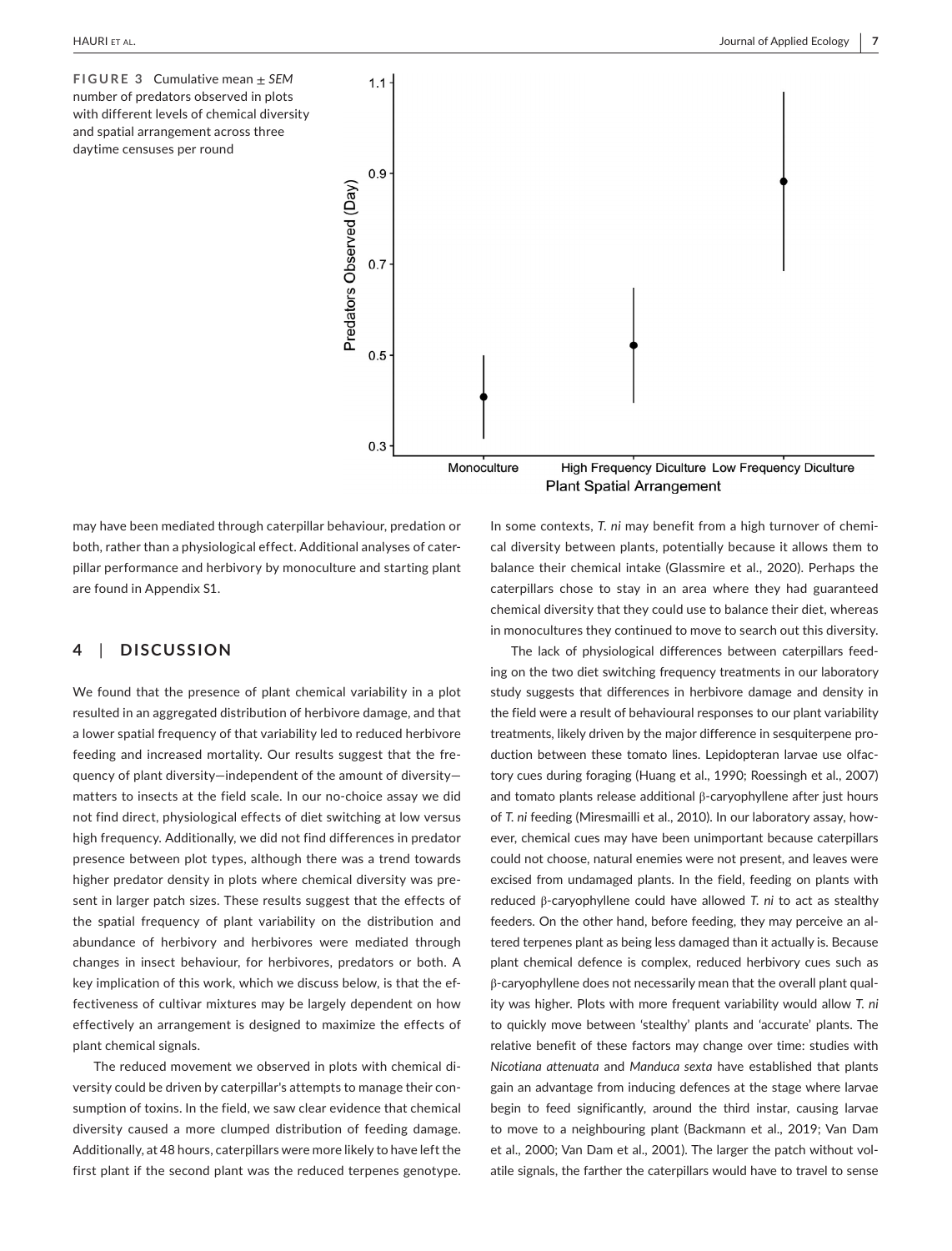accurate damage information, forcing caterpillars to spend resources on movement and exposing them to predation.

Terpene volatiles are also utilized by predators and parasitoids in prey location (Schnee et al., 2006; Vieira et al., 2019; Vuorinen et al., 2004) and may explain the predator abundance trends in our treatments. In the high-frequency diculture, higheremitting commercial plants are separated by lower-emitting reduced terpene plants, whereas in the low-frequency diculture, higher-emitting plants are more clumped. Predators may be locating prey more efficiently when direct plant neighbours have reduced odours; β-caryophyllene specifically is known to be an attractant to some natural enemies (Flint et al., 1979). Quantile regression supports this hypothesis: for plots with near average numbers of predators, predator presence does increase with caterpillar presence (Figure S2). This makes sense if predators are responding to volatile signals from the plants induced by herbivore feeding, or if they are actively searching for plots with a larger density of prey. However, these results do not explain why monocultures had the lowest predator presence. Perhaps plants did not reach a threshold level of herbivory as early as in dicultures, where distribution of herbivory was more concentrated. Once predators were in plots, they may remain and forage there, since the prey density was high—leaving predators less likely to move to monoculture plots once damage levels and herbivoreinduced plant volatile production increased. Statistical models have shown that in a fine-grain landscape parasitoids can supplement their populations in low-quality patches with high-quality patches, providing better biocontrol (Riolo et al., 2015); perhaps a similar process was occurring in chemically diverse plots. Cultivar mixtures could potentially be designed to concentrate herbivory, thus attracting natural enemies at a lower overall level of pest pressure.

Our findings suggest that one reason cultivar mixtures have yielded mixed results (Reiss & Drinkwater, 2018) is because the arrangement of diversity itself is a key factor that has been overlooked. We propose a new generation of research on cultivar mixtures that seeks to engineer specific spatial arrangements of crop trait diversity that target insect pests, rather than focusing on overall genetic diversity. As technological advances make planting strategies that manipulate frequency of plant diversity more and more feasible, the arrangement of cultivar mixtures could be adjusted to the injury threshold for a particular crop, creating a powerful and flexible tool for pest management in sustainable agriculture. Though they will need to be tailored to specific crops and planting contexts—for example, deciding whether concentrating or distributing damage is more beneficial—these results offer us a new way to manipulate plant diversity to influence insect pests and natural enemies.

When herbivores and predators cannot accurately perceive the quality of a plant based on external signals such as volatiles, they may make inefficient behavioural choices. These inaccurate host signals are part of the reason that commercial lures have had mixed success in the field (Kaplan, 2012). To use local-scale ecology for pest

management—for example, directing predators into a field interior to promote biocontrol, or designing trap plant systems to attract pests away from crops—future work on cultivar mixture development should use spatial patterns that interact with the movement scale of target organisms. Additional benefits of altering spatial frequency, such as promoting and maintaining plant diversity, have been established in non-agricultural contexts (Porensky et al., 2012). Our results suggest the same approach could also lead to greater ecosystem services, or yield gains separate from herbivory reduction, in agroecosystems. There is a well-established body of work at the landscape level showing how configuration of landscape types in addition to composition can have significant effects on pest and predator outcomes (Haan et al., 2020; Jonsson et al., 2010; Tscharntke et al., 2012). Our results indicate that analogous approaches should be implemented at the within-field level.

## **AUTHORS' CONTRIBUTIONS**

K.C.H. and W.C.W. designed the field experiment, and K.C.H., W.C.W. and B.R. designed the laboratory experiment; K.C.H. and B.R. conducted the experiments; K.C.H. wrote the first draft. K.C.H. and W.C.W. conducted the analyses. All authors edited the manuscript.

#### **ACKNOWLEDGEMENTS**

We thank W. Jawad, E. Mushaka, A. Levardsen, E. Mall, K. Bayes, K. Doud and G. Avalos for field and laboratory assistance. We thank D. Landis, M. Weber and Z. Szendrei for valuable feedback. We thank C. P. Cordero for assistance with the Spanish translation of the abstract. This project was supported by Agriculture and Food Research Initiative Competitive Grant no. 2018-67013-28065 from the USDA National Institute of Food and Agriculture, the W.K. Kellogg Biological Station and AgBioResearch, Michigan State University. The Kellogg Biological Station contribution number for this document is 2309.

#### **CONFLICT OF INTEREST**

The authors declare that they have no conflict of interest.

#### **DATA AVAILABILITY STATEMENT**

Data available via Figshare [https://doi.org/10.6084/m9.figsh](https://doi.org/10.6084/m9.figshare.c.5562450.v1) [are.c.5562450.v1](https://doi.org/10.6084/m9.figshare.c.5562450.v1) (Hauri et al., 2022).

#### **ORCID**

Kayleigh C. Hauri<sup><sup>1</sup> <https://orcid.org/0000-0003-1920-1884></sup> *Andrea E. Glassmire* <https://orcid.org/0000-0003-3286-5642> *William C. Wetze[l](https://orcid.org/0000-0001-5390-6824)* <https://orcid.org/0000-0001-5390-6824>

#### **REFERENCES**

- Backmann, P., Grimm, V., Jetschke, G., Lin, Y., Vos, M., Baldwin, I. T., & van Dam, N. M.. (2019). Delayed chemical defense: Timely expulsion of herbivores can reduce competition with neighboring plants. *The American Naturalist*, *193*, 125–139.
- Bates, D., Mächler, M., Bolker, B., & Walker, S. (2015). Fitting linear mixed-effects models using lme4. *Journal of Statistical Software*, *67*, 1–48.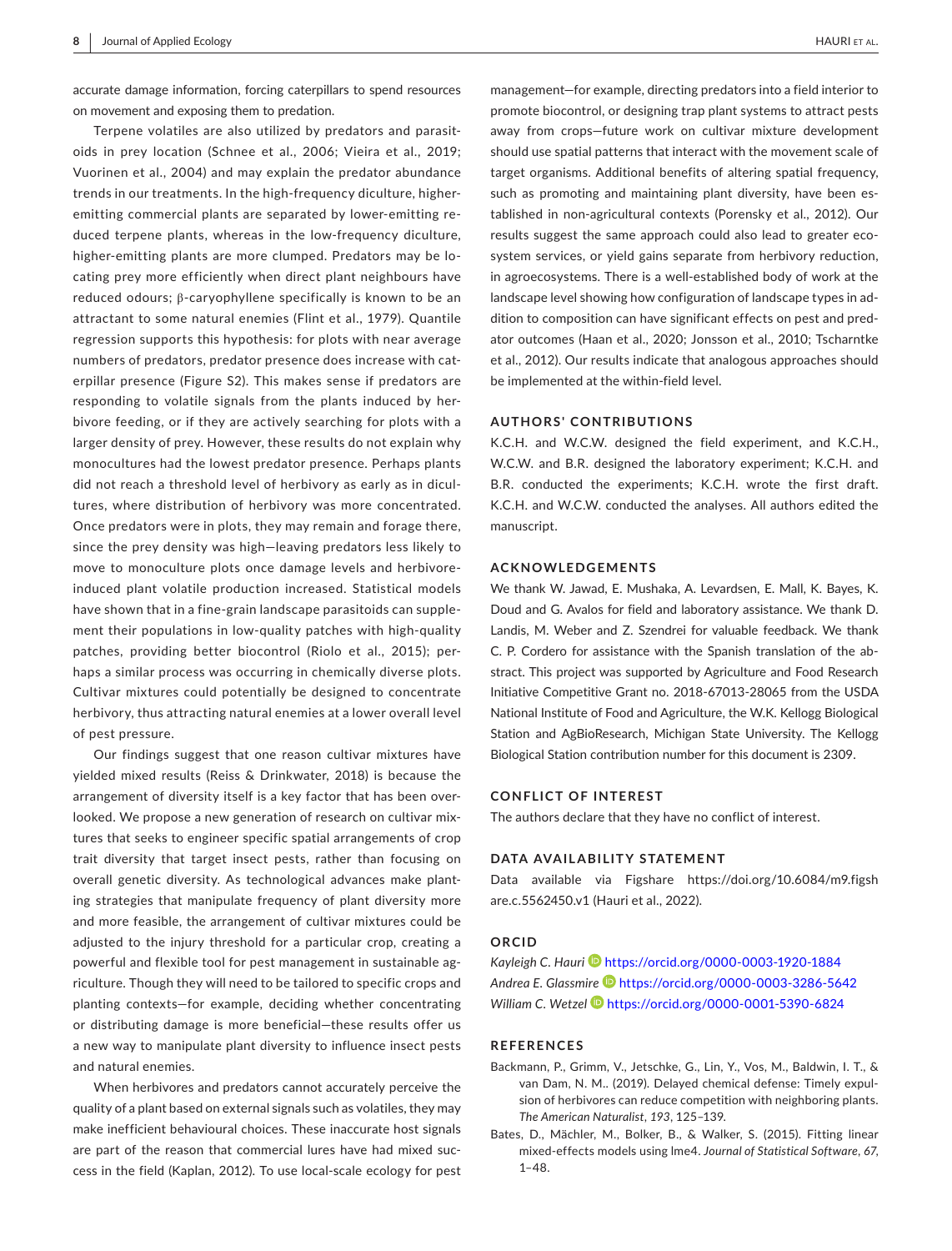- Bernays, E. A. (2001). Neural limitations in phytophagous insects: Implications for diet breadth and evolution of host affiliation. *Annual Review of Entomology*, *46*, 703–727.
- Bolker, B. M., Brooks, M. E., Clark, C. J., Geange, S. W., Poulsen, J. R., & Stevens, M. H. H.. (2009). Generalized linear mixed models: A practical guide for ecology and evolution. *Trends in Ecology & Evolution*, *24*, 127–135.
- Brooks, M. E., Kristensen, K., Benthem, J., Magnusson, A., Berg, C. W., Nielsen, A., Skaug, H. J., Machler, M., & Bolker, B. M.. (2017). glmmTMB balances speed and flexibility among packages for zeroinflated generalized linear mixed modeling. *The R Journal*, *9*, 378.
- Bustos-Segura, C., Poelman, E. H., Reichelt, M., Gershenzon, J., & Gols, R. (2017). Intraspecific chemical diversity among neighbouring plants correlates positively with plant size and herbivore load but negatively with herbivore damage. *Ecology Letters*, *20*, 87–97.
- Crutsinger, G. M. (2006). Plant genotypic diversity predicts community structure and governs an ecosystem process. *Science*, *313*, 966–968.
- Denno, R. F., & McClure, M. S. (1983). *Variable plants and herbivores in natural and managed systems*. Academic Press.
- Eshed, Y., & Zamir, D. (1995). An introgression line population of *Lycopersicon pennellii* in the cultivated tomato enables the identification and fine mapping of yield-associated QTL. *Genetics*, *141*, 1147–1162.
- Flint, H. M., Salter, S. S., & Walters, S. (1979). Caryophyllene: An attractant for the green lacewing. *Environmental Entomology*, *8*, 1123–1125.
- Getman-Pickering, Z. L., Campbell, A., Aflitto, N., Grele, A., Davis, J. K., & Ugine, T. A. (2020). LeafByte: A mobile application that measures leaf area and herbivory quickly and accurately. *Methods in Ecology and Evolution*, *11*(2), 215–221. [https://doi.](https://doi.org/10.1111/2041-210X.13340) [org/10.1111/2041-210X.13340](https://doi.org/10.1111/2041-210X.13340)
- Glassmire, A. E., Jeffrey, C. S., Forister, M. L., Parchman, T. L., Nice, C. C., Jahner, J. P., Wilson, J. S., Walla, T. R., Richards, L. A., Smilanich, A. M., Leonard, M. D., Morrison, C. R., Simbaña, W., Salagaje, L. A., Dodson, C. D., Miller, J. S., Tepe, E. J., Villamarin-Cortez, S., & Dyer, L. A. (2016). Intraspecific phytochemical variation shapes community and population structure for specialist caterpillars. *New Phytologist*, *212*(1), 208–219. [https://doi.](https://doi.org/10.1111/nph.14038) [org/10.1111/nph.14038](https://doi.org/10.1111/nph.14038)
- Glassmire, A. E., Zehr, L. N., & Wetzel, W. C. (2020). Disentangling dimensions of phytochemical diversity: Alpha and beta have contrasting effects on an insect herbivore. *Ecology*, *101*, e03158.
- Haan, N. L., Zhang, Y., & Landis, D. A. (2020). Predicting landscape configuration effects on agricultural pest suppression. *Trends in Ecology & Evolution*, *35*, 175–186.
- Hauri, K. C., Glassmire, A. E., Randall, B., Zehr, L. N., & Wetzel, W. C. (2022). Data from: Plant chemical diversity and its frequency have distinct but complementary effects on insect foraging. *Figshare*. <https://doi.org/10.6084/m9.figshare.c.5562450.v1>
- Hauri, K. C., Glassmire, A. E., & Wetzel, W. C. (2021). Chemical diversity rather than cultivar diversity predicts natural enemy control of herbivore pests. *Ecological Applications*, *31*, e02289.
- Herrera, C. M. (2009). *Multiplicity in unity: Plant subindividual variation and interactions with animals*. The University of Chicago Press.
- Huang, X. P., Mack, T. P., & Berger, R. S. (1990). Olfactory responses of lesser cornstalk borer (Lepidoptera: Pyralidae) larvae to peanut plant parts. *Environmental Entomology*, *7*, 1289–1295.
- Jonsson, M., Wratten, S. D., Landis, D. A., Tompkins, J.-M. L., & Cullen, R. (2010). Habitat manipulation to mitigate the impacts of invasive arthropod pests. *Biological Invasions*, *12*, 2933–2945.
- Kaplan, I. (2012). Attracting carnivorous arthropods with plant volatiles: The future of biocontrol or playing with fire? *Biological Control*, *60*, 77–89.
- Koussoroplis, A., Schälicke, S., Raatz, M., Bach, M., & Wacker, A. (2019). Feeding in the frequency domain: Coarser-grained environments

increase consumer sensitivity to resource variability, covariance and phase. *Ecology Letters*, *22*, 1104–1114.

- Miresmailli, S., Gries, R., Gries, G., Zamar, R. H., & Isman, M. B. (2010). Herbivore-induced plant volatiles allow detection of *Trichoplusia ni* (Lepidoptera: Noctuidae) infestation on greenhouse tomato plants: HIPVs detect *T. ni* infestation in tomato. *Pest Management Science*, *66*, 916–924.
- Paul, R. L., Pearse, I. S., & Ode, P. J. (2021). Fine-scale plant defence variability increases top-down control of an herbivore. *Functional Ecology*, *35*, 1437–1447.
- Pearse, I. S., Paul, R., & Ode, P. J. (2018). Variation in plant defense suppresses herbivore performance. *Current Biology*, *28*, 1981–1986.e2.
- Perrin, R. M., & Phillips, M. L. (1978). Some effects of mixed cropping on the population dynamics of insect pests. *Entomologia Experimentalis et Applicata*, *24*, 585–593.
- Porensky, L. M., Vaughn, K. J., & Young, T. P. (2012). Can initial intraspecific spatial aggregation increase multi-year coexistence by creating temporal priority? *Ecological Applications*, *22*, 927–936.
- R Core Team. 2017. *R: A language and environment for statistical computing*. R Foundation for Statistical Computing.
- Reiss, E. R., & Drinkwater, L. E. (2018). Cultivar mixtures: A meta-analysis of the effect of intraspecific diversity on crop yield. *Ecological Applications*, *28*, 62–77.
- Riolo, M. A., Rohani, P., & Hunter, M. D. (2015). Local variation in plant quality influences large-scale population dynamics. *Oikos*, *124*, 1160–1170.
- Roessingh, P., Xu, S., & Menken, S. B. J. (2007). Olfactory receptors on the maxillary palps of small ermine moth larvae: Evolutionary history of benzaldehyde sensitivity. *Journal of Comparative Physiology A*, *193*, 635–647.
- Schilmiller, A., Shi, F., Kim, J., Charbonneau, A. L., Holmes, D., Daniel Jones, A., & Last, R. L. (2010). Mass spectrometry screening reveals widespread diversity in trichome specialized metabolites of tomato chromosomal substitution lines. *The Plant Journal*, *62*(3), 391–403. <https://doi.org/10.1111/j.1365-313x.2010.04154.x>
- Schnee, C., Köllner, T. G., Held, M., Turlings, T. C. J., Gershenzon, J., & Degenhardt, J. (2006). The products of a single maize sesquiterpene synthase form a volatile defense signal that attracts natural enemies of maize herbivores. *Proceedings of the National Academy of Sciences*, *103*(4), 1129–1134. [https://doi.org/10.1073/pnas.05080](https://doi.org/10.1073/pnas.0508027103) [27103](https://doi.org/10.1073/pnas.0508027103)
- Schultz, J. C. (1983). Impact of variable plant defensive chemistry on susceptibility of insects to natural enemies. In *Plant resistance to insects* (pp. 37–54). American Chemical Society.
- Shorey, H. H., Andres, L. A., & Hale, R. L. (1962). The biology of *Trichoplusia ni* (Lepidoptera: Noctuidae). I. Life history and behavior. *Annals of the Entomological Society of America*, *55*, 591–597.
- Siefert, A., Violle, C., Chalmandrier, L., Albert, C. H., Taudiere, A., Fajardo, A., Aarssen, L. W., Baraloto, C., Carlucci, M. B., Cianciaruso, M. V., L. Dantas, V., Bello, F., Duarte, L. D. S., Fonseca, C. R., Freschet, G. T., Gaucherand, S., Gross, N., Hikosaka, K., Jackson, B., … Wardle, D. A. (2015). A global meta-analysis of the relative extent of intraspecific trait variation in plant communities. *Ecology Letters*, *18*(12), 1406–1419. [http://doi.org/10.1111/](http://doi.org/10.1111/ele.12508) [ele.12508](http://doi.org/10.1111/ele.12508)
- Stockhoff, B. A. (1993). Diet heterogeneity: Implications for growth of a generalist herbivore, the gypsy moth. *Ecology*, *74*, 1939–1949.
- Tooker, J. F., & Frank, S. D. (2012). Genotypically diverse cultivar mixtures for insect pest management and increased crop yields. *Journal of Applied Ecology*, *49*, 974–985.
- Tscharntke, T., Tylianakis, J. M., Rand, T. A., Didham, R. K., Fahrig, L., Batáry, P., Bengtsson, J., Clough, Y., Crist T. O., Dormann, C. F., Ewers, R. M., Fründ, J., Holt, R. D., Holzschuh, A., Klein, A. M., Kleijn, D., Kremen, C., Landis, D. A., Laurance, W., … Westphal, C. (2012). Landscape moderation of biodiversity patterns and